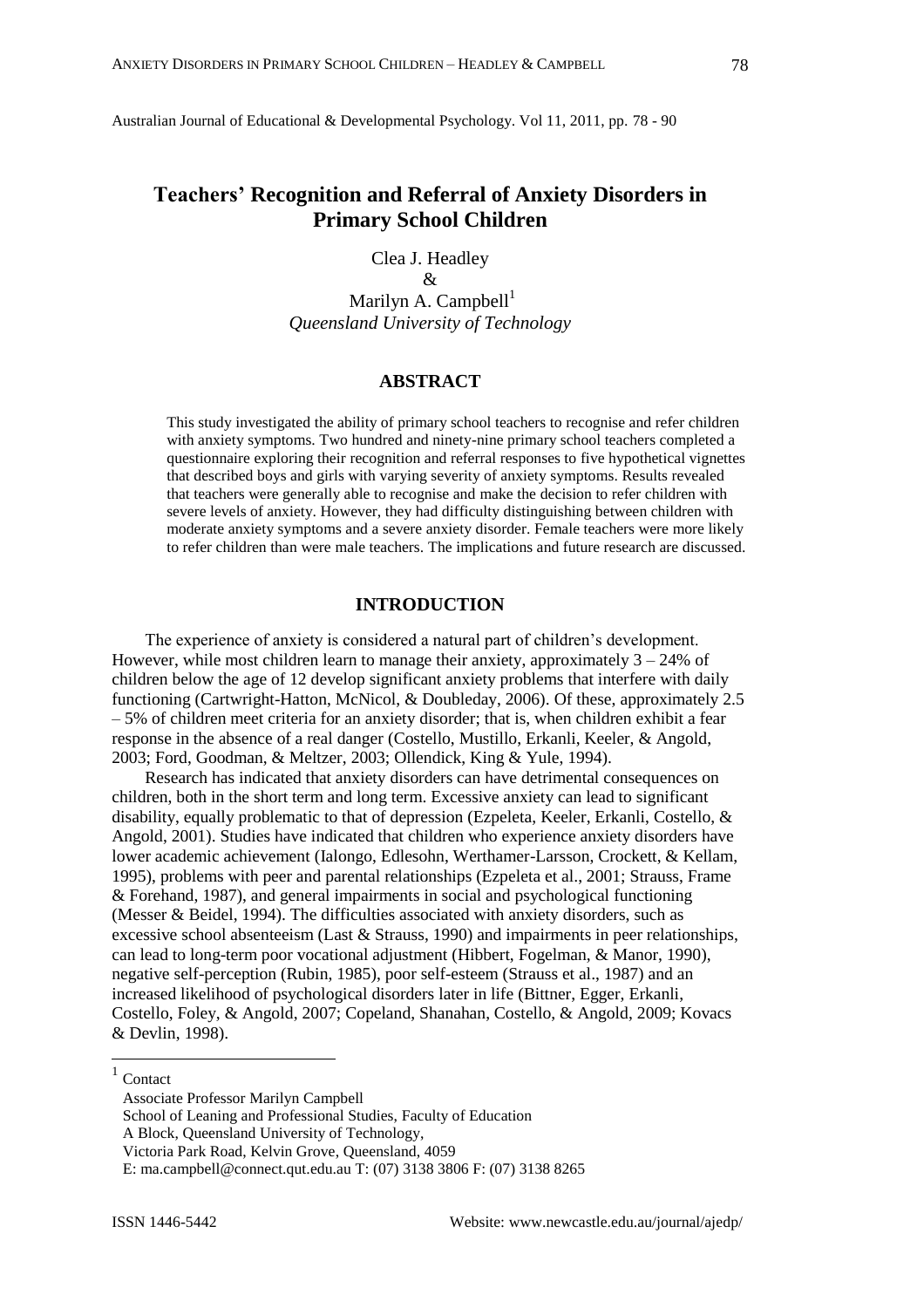Without treatment, anxiety disorders are relatively persistent, indicating that they are not an experience children outgrow naturally. Young people who have an anxiety disorder are at a significantly higher risk to continue to have an anxiety disorder as they transition from childhood to adolescence (Bittner et al., 2007) and from adolescence to early adulthood (Pine, Cohen, Gurley, Brook, & Ma, 1998). This study will refer to anxiety disorders as an overall classification given the high co-morbidity between them and the similar outcomes to treatment approaches for specific anxiety disorders (Costello, Egger, & Angold, 2005; Saavedra, Silverman, Morgan-Lopez, & Kurtines, 2010).

Girls are almost twice as likely to experience an anxiety disorder compared to boys (Costello et al., 2003; Lewinsohn, Gotlib, Lewinsohn, Seeley, & Allen, 1998). However, it is unclear exactly why this is the case. It might be that the experience of anxiety in children is different between genders due to the result of socio-cultural factors. Specifically, the expression of anxiety and fear is considered less acceptable for boys, hence less tolerated in boys than in girls (Stevenson-Hinde & Shouldice, 1993). This might lead to boys underreporting anxiety levels to avoid appearing weak and vulnerable, which would be inconsistent with their typical masculine gender role (Barlow, 1988). It is likely that parents and other socialisation agents (e.g. teachers, peers) may encourage children to conform to gender stereotyped behaviour by accepting and reinforcing anxious behaviours in girls, and activity and assertiveness among boys (McLean & Hope, 2010).

Considering the debilitating and lasting impacts of anxiety disorders for children, and that they rarely remit without treatment (Flament et al., 1990; Kovacs & Devlin, 1998), it is important to ensure that preventative measures are taken and early intervention is provided. However, given the prevalence of anxiety disorders in children, very few children are identified and referred for treatment (Costello & Janiszewski, 1990; Zahner & Daskalakis, 1997). This may be because children rarely seek help for mental health concerns on their own initiative (Ford, Sayal, Meltzer, & Goodman, 2005) as they rely on adults to recognise the problem and take appropriate action to seek assistance.

Parents are the adults most likely to initiate the help-seeking process for their children when they recognise that there is a problem (Lyneham & Rapee, 2007; Sayal, 2006). Parents, however, often lack the skills to identify mental health problems in their children. This is especially true about anxiety problems, with 61% of parents of children with an anxiety disorder not recognising there was a problem, and 67% not acknowledging that their child"s diagnosed anxiety disorder had any impact on their family (Teagle, 2002). Parents may not identify anxiety problems in children because they may experience anxiety themselves, hence view it as normal behaviour. This is because research has established that anxiety is a highly familial disorder, with children with anxiety disorders being considerably more likely to have a parent with an anxiety disorder when compared to other children (Klein, 2009; Last, Hersen, Kazdin, Francis, & Grubb, 1987; Last, Hersen, Kazdin, Orvaschel, & Perrin, 1991; Lieb, Wittchen, Hofler, Fuetsch, Stein, & Merikangas, 2000). Parents also do not have the opportunity to compare their child"s behaviour with that of other children and this may make it difficult for them to have an understanding of nonnormative behaviour.

A parent"s ability to recognise problems also predicts their choice to refer their child to mental health services. Specifically, if parents do not perceive a problem (which is the case for the majority), they do not access services on behalf of their child (Teagle, 2002). Other barriers to parents referring their children for mental health treatment includes the stigma surrounding mental health services, the costs of treatment, the desire to handle the problems within the family unit, and a fear of not having control over the treatment process (McKay, Stoewe, McCadam, & Gonzales, 1998; Thurston & Phares, 2008).

Given this finding, it is important to ensure that access to mental health services is not dependent solely on parents" perceptions of excessive anxiety in their children. Schools are an ideal setting in which to identify and respond to mental health concerns in children (Rickwood, 2005). Teachers are in a key position to identify mental health problems, such as excessive anxiety, in their students and have the ability to refer to mental health services both within the school as provided by the guidance counsellors and outside the school with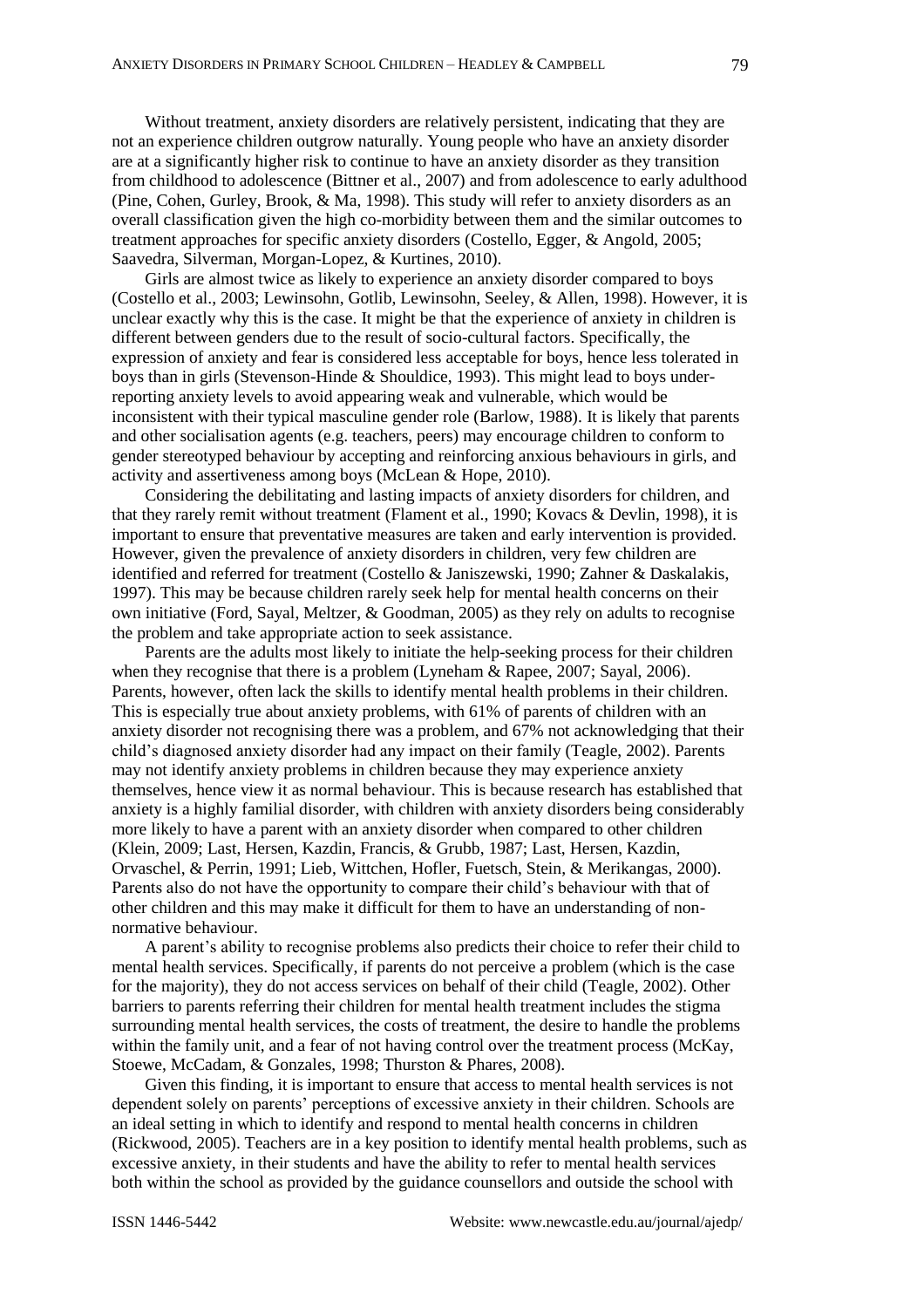community-based organisations (Rickwood, Deane, Wilson, & Ciarrochi, 2005). Their understanding of typical behaviour for a particular student and their experience of a wide range of children"s behaviour allows them to identify non-normative behaviour. Teachers therefore have an important role in the identification of anxiety disorders in children and can use their expertise to appropriately refer to mental health services (Loades & Mastroyannopoulou, 2010; McGorry, Purcell, Hickie, & Jorm, 2007).

While it is clear that many parents have difficulty identifying mental health problems in their children (Ford et al., 2005; Sanders et al., 1999; Zubrick, et al., 1995), very little research has examined whether teachers have the ability to identify anxiety disorders in children. A second question is whether, once identified, teachers refer these children to mental health professionals. Examination of the current coursework for education degrees reveals that teachers have little to no education or training in children"s mental health as part of their teaching qualifications (Gowers, Thomas, & Deeley, 2004). This is congruent with reports from teachers who often feel inadequately prepared to recognise and manage students with mental health concerns because they have not received this training (Green, Clopton, & Pope, 1996; Rothi, Leavey, & Best, 2008; Rothi, Leavey, Chamba, & Best, 2005). If teachers are not receiving training, it is doubtful that they have the knowledge of the signs and symptoms of excessive anxiety in children. As most referrals for children with mental health concerns are made when children are in primary school (Harris, Gray, Rees-McGee, Carroll, & Zaremba, 1987), this study will focus on research with primary-aged children.

The research available in this area has focused broadly on comparing teacher's identification and referral of children with internalising and externalising disorders. It has been found that teachers frequently overlook children with internalising problems as these children are often well behaved (Molins  $& Clopton, 2002$ ) or teachers believe these problems will improve as the child matures (Green et al., 1996). Pearcy, Clopton & Pope (1993) found that teachers were less able to identify internalising problems in the classroom setting, especially when the child"s symptoms were severe. Furthermore, when teachers did refer, they were more likely to refer children with externalising disorders compared to internalising disorders. It was suggested that this could be due to the difficulty of managing children with externalising problems in the classroom (Green et al., 1996; Pearcy et al., 1993). There were no differences in recognition or referral of boys or girls with problems.

Loades and Mastroyannopoulou"s (2010) recent study has confirmed Pearcy and colleagues (1993) earlier research finding that although teachers are able to recognise the existence of psychological disorders, they were far more concerned about children with externalising disorders than internalising disorders. The gender of the child influenced the recognition of the problem with teachers more accurately recognising a problem when a boy had an externalising disorder compared to a girl with an internalising disorder. Similarly, Molins and Clopton (2002) found that teachers were more concerned and more likely to refer boys and externalising behaviour problems compared to girls and internalising behaviour problems. However, proportionately, there were similar percentages of children referred from each problem type and gender, indicating that the greater frequency of referrals for boys and externalising problems was due to the greater number of children originally identified as having concerning behaviour. Given the high prevalence of internalising disorders, these findings would indicate that teachers might have difficulty initially recognising symptoms of internalising disorders.

Based on the limited research of teacher"s identification and referral of children with excessive anxiety, this study investigated the ability of teachers to identify anxiety problems of differing severity in children and their subsequent decisions whether or not to refer to mental health services. The influence of both the child"s and teachers" gender on identification and referral of anxiety was also examined. That is, whether boys with anxiety were recognised and referred as much as girls, and whether male and female teachers responded similarly in their recognition and referral of children with anxiety.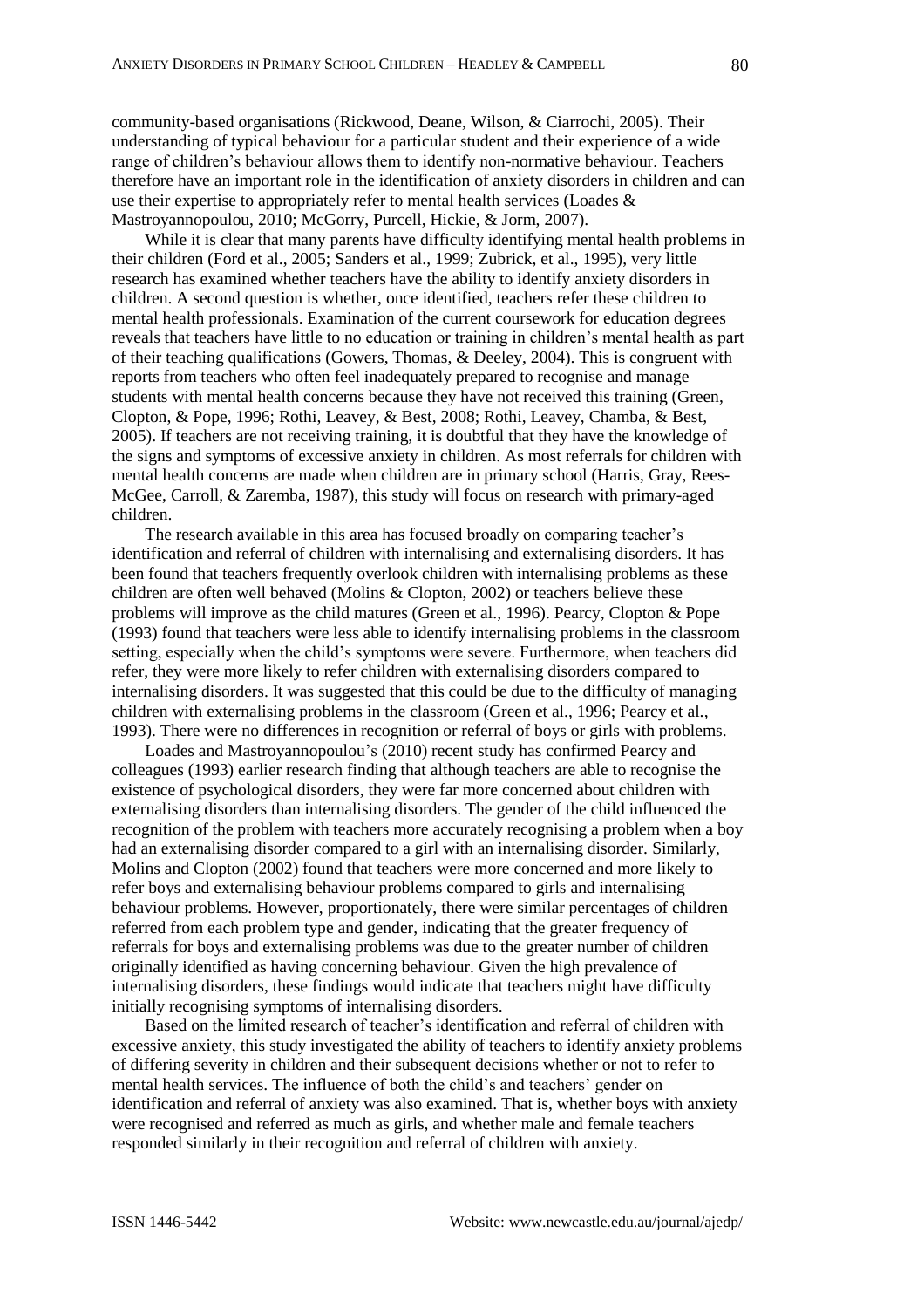#### **METHOD**

#### **Participants**

Three hundred and fifty-eight teachers were recruited from 27 primary schools in a large Australian city. Fifty-nine participants were excluded from the sample either because they were not classroom teachers or there was missing data, leaving a total of 299 participants. Sixty-four participants were male (22%) and 234 were female (78%) (1 participant did not reveal gender). The mean age was  $40$  years (*SD* = 11.29) with a range 21 to 71 years. The mean number of years of teaching was  $16 (SD = 11.19)$ .

#### **Measures**

**Teachers' Anxiety Identification and Referral Questionnaire (TAIRQ).** The TAIRQ is a four part self-report questionnaire developed by the researchers for use in this study. The results of two sections of the TAIRQ will be reported in this study and the subsequent sections will be reported in a subsequent paper. The sections to be later examined explored qualitative responses to the definition of anxiety and teachers' identification of signs and symptoms of excessive anxiety.

The first section of the TAIRQ comprised socio-demographic information on age, gender, teaching experience (years and grade-level), status of teaching career, and previous referring history. The second part of the questionnaire was based on five vignettes, four of which showed internalising disorders used in previous research (Green et al., 1996; Pearcy et al., 1993). These four vignettes were changed to reflect children with specific anxiety problems, and increased in severity for each vignette. Symptoms of anxiety, selected from the DSM-IV-TR and Spence Children"s Anxiety Scale were either added or excluded to represent varying degrees of severity of anxiety (American Psychiatric Association, 2000; Spence, 1998). A fifth vignette was added to represent a child with minimal symptoms of anxiety and extroverted tendencies to clearly distinguish it from the other vignettes (see appendix for the vignettes).

Once finalised, these five vignettes were sent to nine experts in childhood psychological problems who ranked them according to severity of presenting anxiety. The vignettes were amended according to feedback. Following each vignette, a set of questions was posed. The questions that will be analysed in this study asked teachers, "If this child was in your classroom, would you refer him/her to the guidance counsellor?"  $(5 -$  definitely would to  $1$ definitely would not) and invited teachers to rank order the five children from the vignettes in order of need of referral. The other questions explored qualitative response to teachers' responses on need of referral, and the rates of encountering and previous referral of children similar to the description. The questionnaire was produced in four versions to randomise gender (i.e. half of the questionnaires included boys names and half girls names) and to randomise and counterbalance the order of the vignettes in the questionnaire to manage order effects. In the final sample, 51% of the questionnaires described boys and 49% described girls.

#### **Procedure**

Teachers completed the questionnaire either in a staff meeting with a researcher present or posted the questionnaire back to the researchers in a reply-paid envelope. The questionnaire took approximately 10-15 minutes to complete.

## **RESULTS**

#### **Data Screening**

The assumption of normality was assessed by inspecting the skewness and kurtosis of each variable used in the analysis and the presence of outliers. Although initial screening revealed that several variables had high levels of skewness and kurtosis, Cook"s distance was not greater than 1 (max  $= 0.054$ ) so all variables were retained. The assumption of homogeneity of variance and variance-covariance was assessed using Levene"s test and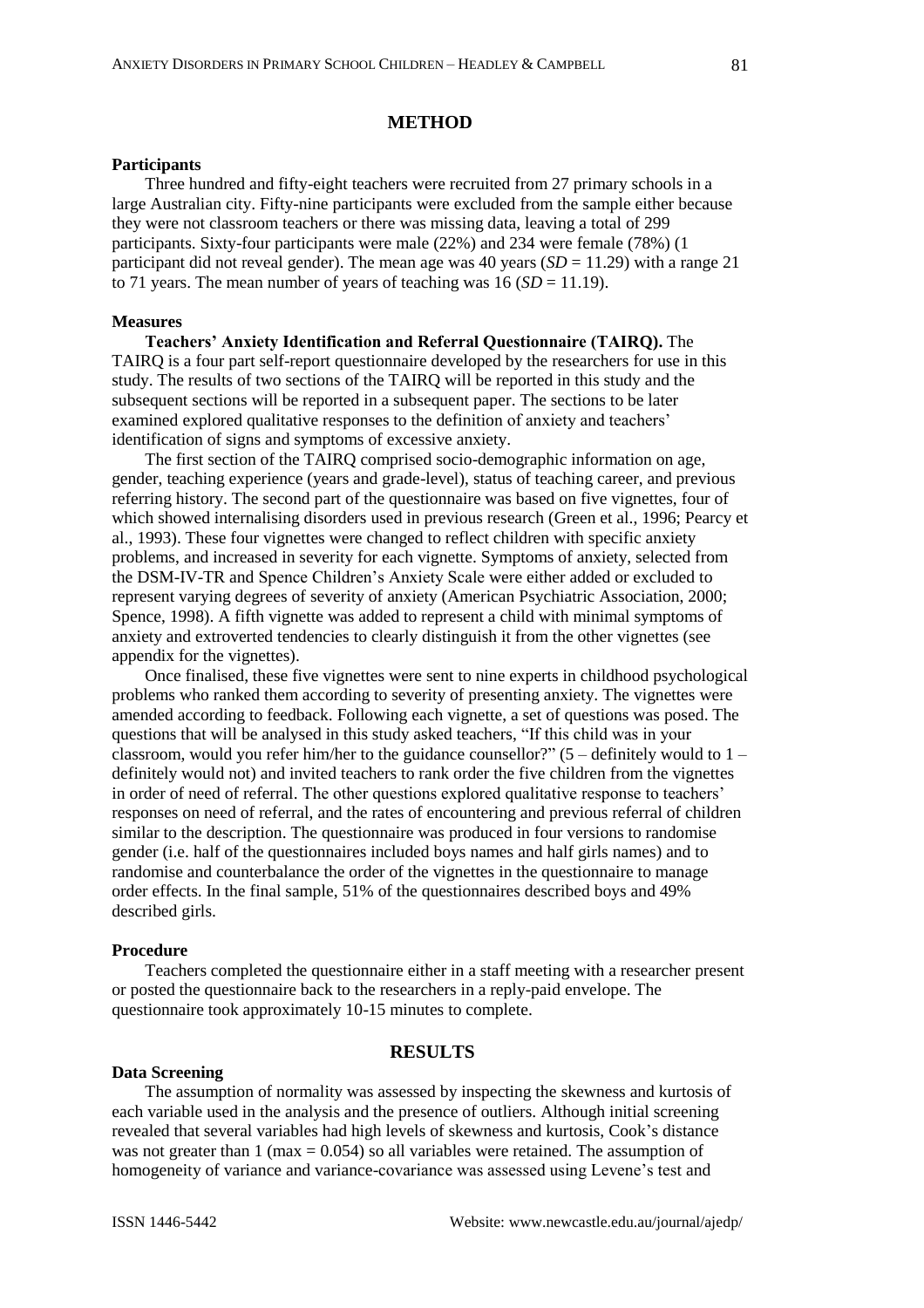Box"s test. To account for violations of normality and homogeneity of variance and variance-covariance, Pillai-Bartlett trace was used because it is a more robust statistic (Field, 2009). Where Levene"s statistic was significant, a more conservative alpha level of .025 was used to correct for this (Keppel & Wickens, 2004). Despite the violation of normality, there were greater than 20 degrees of freedom for error for all analyses (*df* = 284) indicating that the analyses were robust (Tabachnick & Fidell, 2007).

The assumption of sphericity was assessed using Mauchly"s test. This statistic was significant for each analysis indicating a violation of sphericity. Therefore, degrees of freedom were corrected using Greenhouse-Geisser estimates of sphericity.

#### **Identifying Children in Need of Referral**

The descriptive statistics for teachers' ranking of the children in the vignettes according to need of referral  $(N=246)$  can be seen in Table 1. Several teachers' responses were excluded because there was either missing data or an incorrect ranking procedure used. Teachers correctly ranked the need for referral according to severity of anxiety in all but one case. This was for the child with moderate anxiety symptoms who teachers reported in greater need of referring than the child with a severe anxiety disorder.

A 2 x 2 x 5 mixed model multivariate analysis of variance (MANOVA) was performed to investigate the effects of severity of anxiety, child"s gender and teacher"s gender on teachers" rankings of need of referral. Results revealed a significant multivariate main effect of severity of anxiety on the ranked need of referral of each child in the vignettes  $V = 0.84$ ,  $F = 0.84$  $(4, 237) = 301.96$ ,  $p < 0.01$ , partial  $\eta^2 = 0.84$ . There were no significant two-way or threeway interactions and no significant main effect for child or teacher gender.

| <b>Severity of anxiety</b>   | M(SD)      |  |
|------------------------------|------------|--|
| Very severe anxiety disorder | 1.47(0.79) |  |
| Severe anxiety disorder      | 2.77(1.01) |  |
| Moderate anxiety symptoms    | 2.52(1.01) |  |
| Mild anxiety symptoms        | 3.46(0.88) |  |
| Minimal anxiety symptoms     | 4.78(0.77) |  |
|                              |            |  |

**Table 1:** Mean (Standard Deviation) for the Rank Given to Children According to Need of Referral

**Influence of severity of child anxiety.** Results revealed a significant main effect of severity of anxiety on the need to refer children in the vignettes,  $F(3.53, 847.78) = 257.83$ , *p* < .001, partial  $\eta^2 = 0.52$ . There were no significant two-way or three-way interactions. Polynomial contrasts were used to test the significance of a linear trend in teachers' ranking of children in need of referral according to the severity of anxiety. The contrast analysis indicated a significant positive linear trend,  $F(1, 240) = 885.69, p < .001$ , partial  $\eta^2 = 0.79$ . In addition to a significant linear trend, a curvilinear trend was also significant due to the rank given to the vignette describing a child with moderate anxiety symptoms (see Figure 1).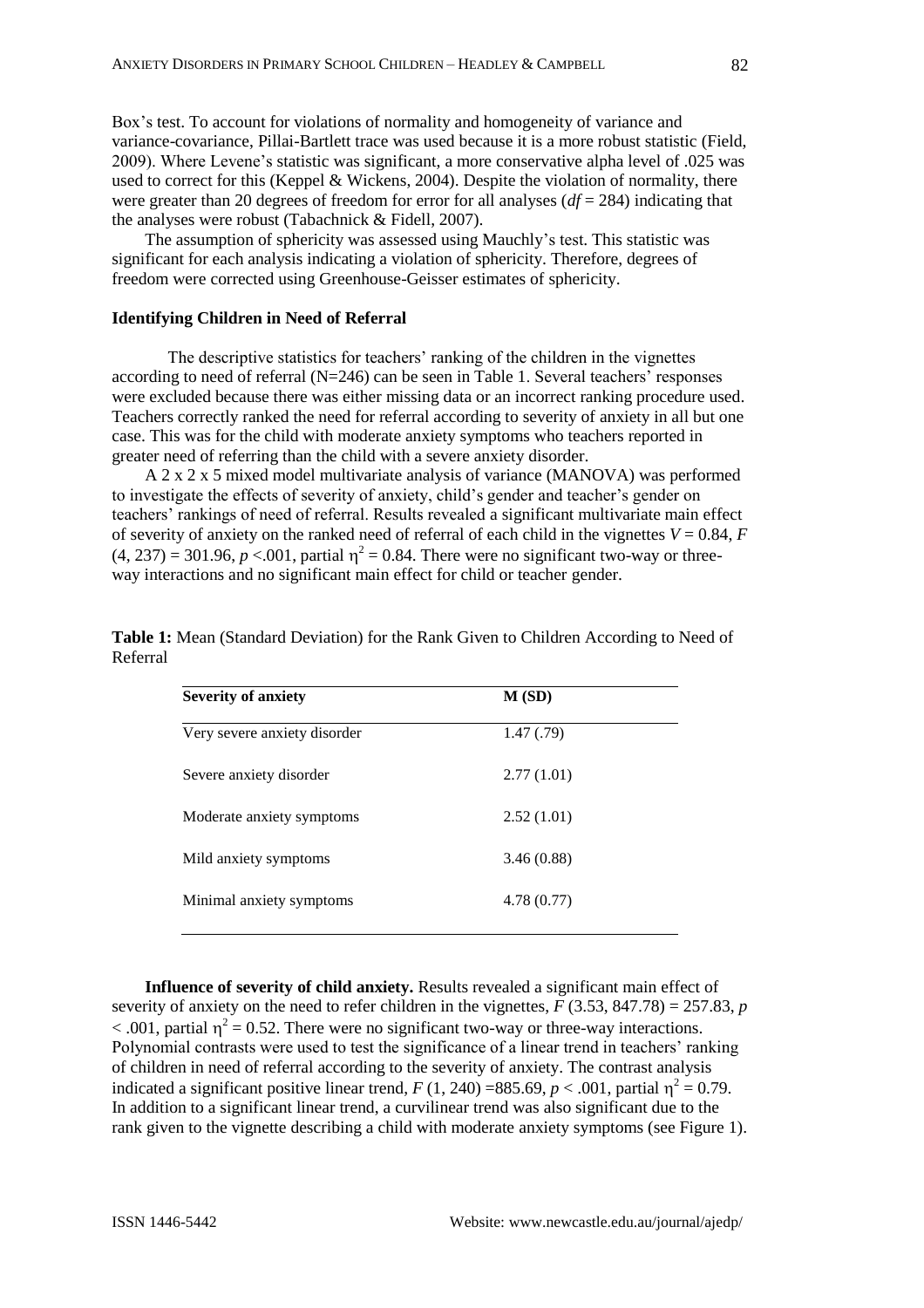

**Figure 1***.* Teachers" mean responses to ranking the children in need of referral for each level of severity of anxiety described in the vignettes.

Using a Bonferroni adjustment to control for Type 1 error, post hoc pairwise comparisons indicated that teachers" rankings on the need to refer children in the vignettes differed significantly across and between all of the severity levels of anxiety, *p* = .001. This indicates that teachers were generally able to correctly identify which children were in most need of referral based on their presenting anxiety symptoms. However, they did have difficulty distinguishing between a child with moderate anxiety symptoms and a child with a severe anxiety disorder.

#### **Decisions to Refer Children with Anxiety**

To determine whether teachers" decisions to refer a child was influenced by the severity of the child's anxiety, the child's gender or the teachers' gender, a  $2 \times 2 \times 5$  mixed-model MANOVA was performed. There was a significant multivariate main effect of severity of anxiety on teachers' decision to refer a child,  $V = 0.837$ ,  $F(4, 281) = 360.49$ ,  $p < .001$ , partial  $\eta^2 = 0.84$ . There were no significant two-way or three-way interactions. However, there was a significant main effect for teacher gender but not for child gender.

**Influence of severity of child anxiety.** Results revealed a significant main effect of severity of anxiety on the decision to refer a child,  $F(3.89, 1104.65) = 315.57$ ,  $p < .001$ , partial  $\eta^2 = 0.53$ . There were no significant two-way or three-way interactions. Polynomial contrasts indicated a significant negative linear trend in decision to refer according to the severity of anxiety,  $F(1, 284) = 1149.63$ ,  $p < .001$ , partial  $\eta^2 = 0.80$ . The polynomial tests of curvilinear trends were also significant (see Figure 2). However, the examination of the graph indicates that this is due to the unexpected scores for the child with moderate anxiety symptoms.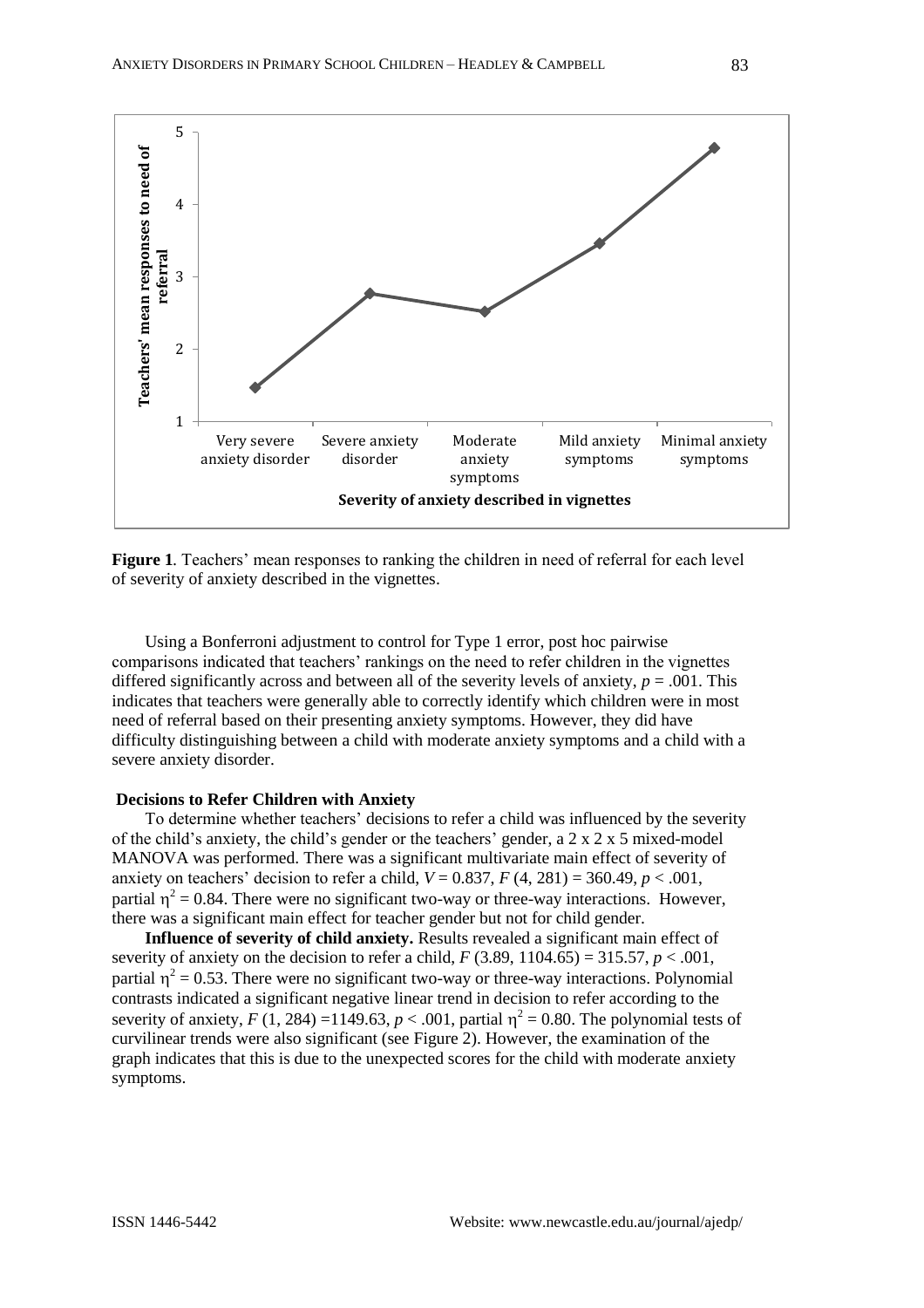

**Figure 2.** Male and female teachers' mean responses for their decision to refer for each level of severity of anxiety described in the vignettes.

Using a Bonferroni adjustment to control for Type 1 error, post hoc pairwise comparisons indicated that the teachers" decision to refer each child in the vignette differed significantly across and between all severity levels of anxiety,  $p \leq .001$ . This indicates that teachers generally decided to refer children based on the severity of presenting anxiety symptoms. However, teachers decided to refer moderate anxiety symptoms more than a severe anxiety disorder.

**Influence of teacher gender.** For teachers' referral of children in the vignette, the Levene's test was significant for two vignettes. Hence, Pillai's trace and a more conservative alpha were used for all analyses. Results revealed a significant main effect of teachers" gender on decision to refer a child from the vignette,  $F(1, 284) = 10.31$ ,  $p = .001$ , partial  $\eta^2$  $= 0.04$ , indicating that female teachers ( $M = 3.12$ ,  $SE = 0.04$ ) decided to refer more than male teachers ( $M = 2.87$ ,  $SE = 0.07$ ). There was a non-significant main effect of child's gender,  $F(1, 284) = 0.37$ ,  $p = .54$ , partial  $\eta^2 = 0.001$ , and a non-significant interaction,  $F(1, 1)$  $284$ ) = 0.70, *p* = 41, partial  $\eta^2$  = 0.002.

#### **DISCUSSION**

The aim of this study was to investigate teachers" recognition of children with excessive anxiety and their decision to refer. This study was also interested in whether the child"s gender or teacher"s gender influenced recognition and referral responses. The results revealed that teachers could generally identify which children had the most severe levels of anxiety and which children had the least severe levels of anxiety. However, teachers had difficulty in distinguishing between a child with moderate anxiety symptoms and a child with a severe anxiety disorder. Although there is no previous research specifically investigating this area, these findings may provide a better insight into the results of Pearcy and colleagues (1993). For children with a severe anxiety disorder (but not very severe), teachers may have difficulty differentiating these children from those with subclinical moderate anxiety symptoms. This is, in part, consistent with the finding that teachers are less able to identify anxiety symptoms in children when they are severe (Pearcy et al., 1993). However, teachers were still able to recognise the extreme ends of the anxiety spectrum.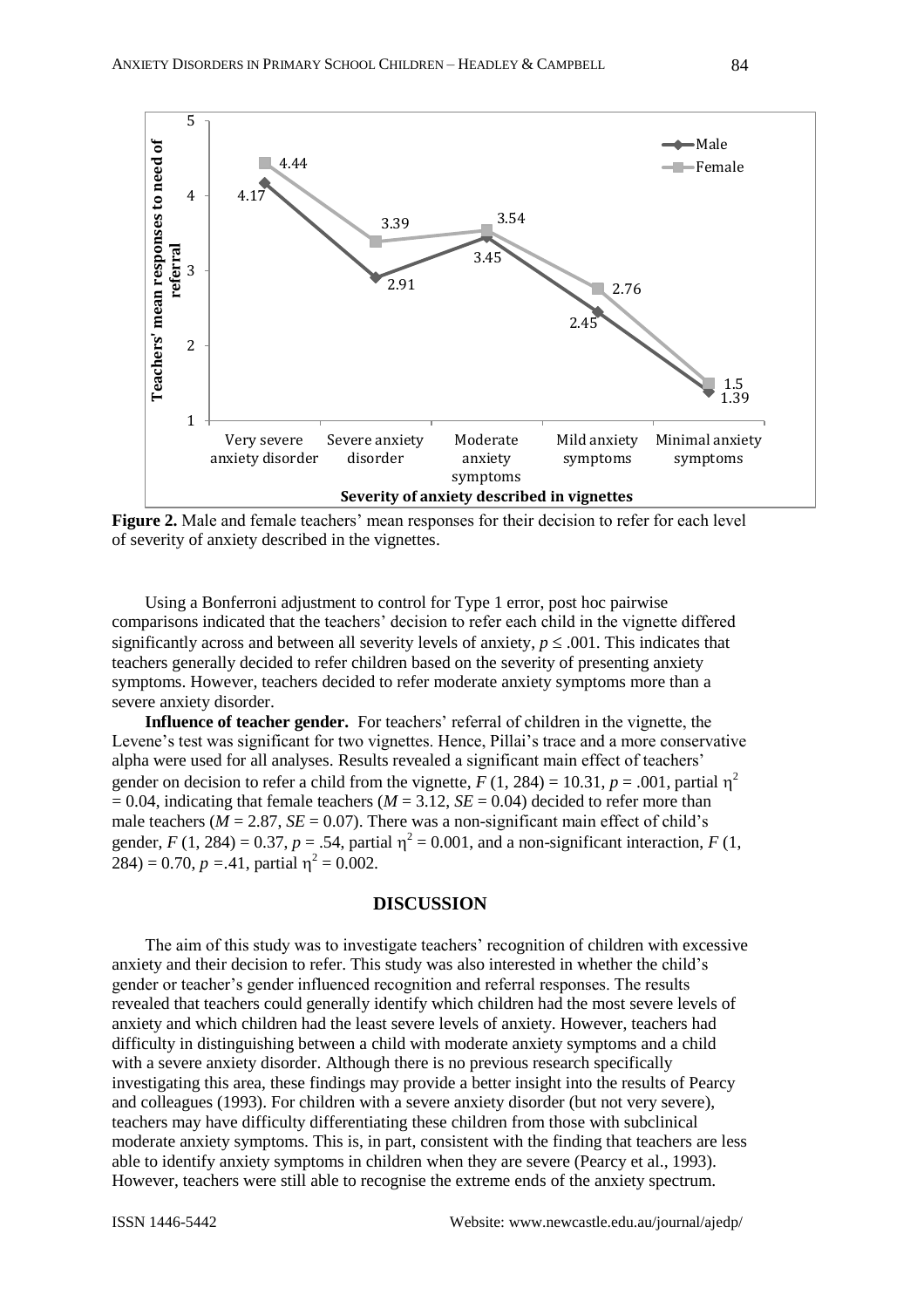Therefore, it may be that teachers can recognise when anxiety levels are very severe, but they may have difficulty distinguishing symptoms that border on the clinical and nonclinical range.

Teachers" qualitative responses indicated that they placed great importance on peer interaction and the development of social skills (Headley & Campbell, 2011). They viewed a child"s moderate anxiety symptoms as problematic and potentially indicative of a bigger issue. This may indicate that teachers have a preference for identifying signs of children"s social well-being, which may come at the cost of identifying excessive anxiety problems. This is consistent with the report that teachers have difficulty identifying symptoms of internalising problems (Molins & Clopton, 2002), and that social difficulties may be more easily identified.

A second finding of this study was that teachers" decisions to refer a child with anxiety were influenced by the severity of anxiety. Whilst teachers decided to refer the very severe anxiety disorders, they were more likely to refer moderate anxiety symptoms over a severe anxiety disorder. This is similar to their pattern of identifying anxiety. This may be due to reasons previously discussed; specifically, that teachers viewed moderate anxiety symptoms that reflected social difficulties as having greater need for referral compared to symptoms consistent with a severe anxiety disorder. This is consistent with findings that children with internalising problems may be overlooked in the classroom due to good behaviour (Molins & Clopton, 2002) and teachers may be more likely to recognise children in need of referral who have obvious social difficulties.

An interesting finding that contributes to our current understanding of teacher's referral patterns was that female teachers were more likely to refer children to the guidance counsellor compared to male teachers. No previous research has examined the influence of teacher"s gender on referral rates. However, it may be hypothesised that the culture surrounding mental health problems and gender may have influenced this result. Previous research has indicated that it is more acceptable for females to display anxiety compared to males, and that this may be due to males conforming to gender roles of being tough and fearless (Barlow, 1988; McLean & Hope, 2010; Stevenson-Hinde & Shouldice, 1993). It may be that these socialised gender role beliefs led to male teachers identifying less need for referral as it is better to ignore this problem and hope it will go away because the stigma of identification is greater than the cure. As this is nascent research, further research is needed to determine if these findings are replicable. It is also important to consider the unequal gender ratio of teachers in the current sample; however, it was representative of the unequal gender ratio in the primary teacher population. Future studies should attempt to sample more equal numbers of male and female teachers when investigating the effects of teacher gender.

Consistent with Pearcy and colleagues (1993), there were no child gender differences in teachers" recognition or referral of boys or girls. This is inconsistent with epidemiological studies and research that has indicated that teachers are more likely to recognise (Loades & Mastroyannopoulou, 2010) and refer (Molins & Clopton, 2002) boys compared to girls. However, the type of problem experienced by the child (i.e. internalising or externalising) may have influenced previous findings. The lack of gender difference found in the present study may be because teachers have focused primarily on the content of the vignettes and disregarded the gender of the child. Future research specifically investigating the influence of a child"s gender on recognition and referral of anxiety disorders may benefit from employing an alternative research design that focuses directly on differentiating children"s gender.

This study had a significant strength in the sample size obtained and the sampling methodology employed. By attending each school"s staff meeting, the sample of teachers was likely unbiased because most, if not all, teachers at the meeting completed the questionnaire. Therefore, a more representative sample was obtained and not limited to those teachers with a specific interest in children"s mental health. The vignettes used in this study had been previously validated and were adjusted by experts in the field to represent children with differing levels of anxiety. This likely made the vignettes as realistic as possible whilst maintaining consistency.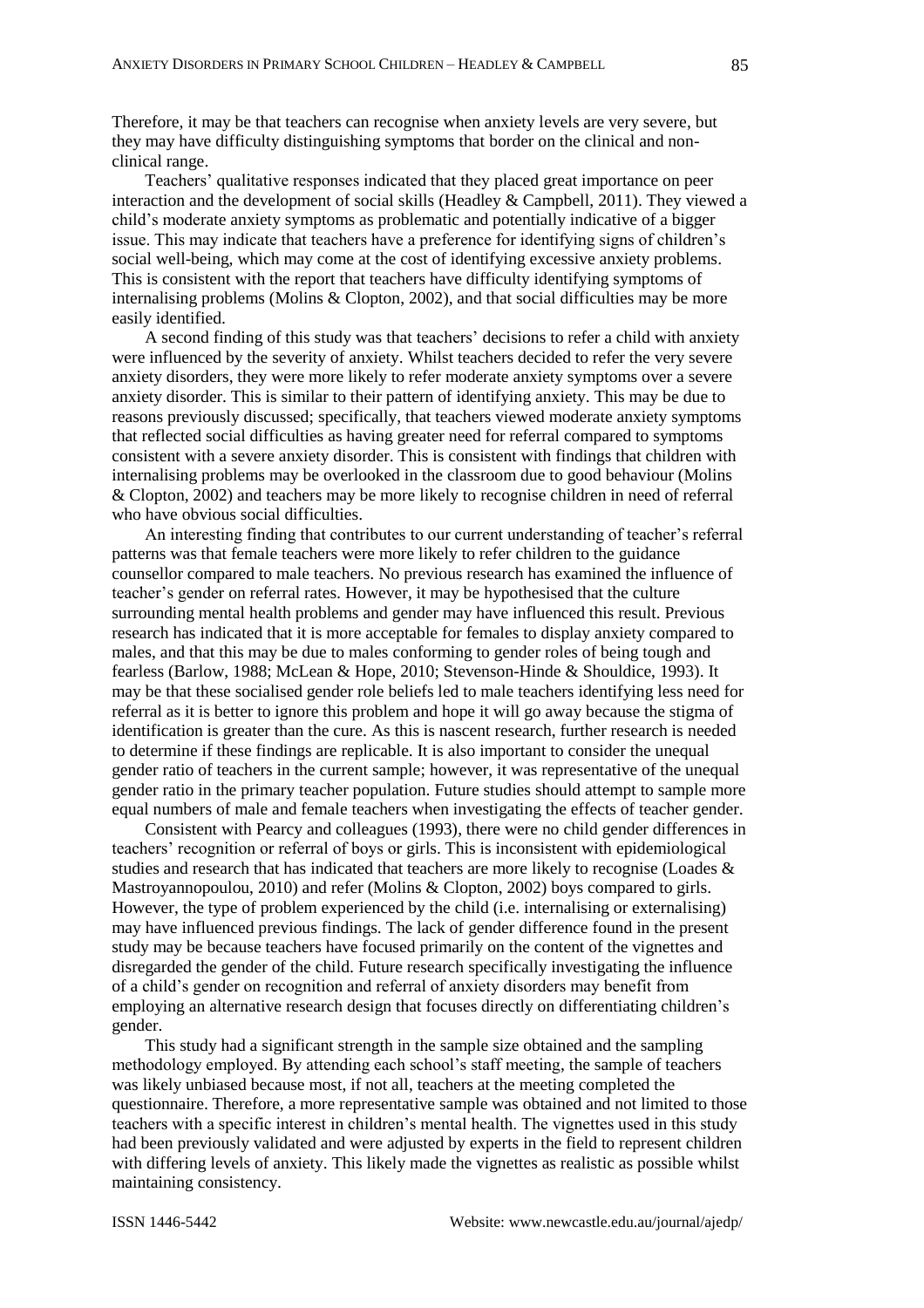Whilst having a strong methodological base, the limitations of using vignettes have been documented in previous research (Loades & Mastroyannopoulou, 2010). Specifically, teachers may have responded to the vignettes with an idealistic response that may be different from their usual identification and referral patterns within the classroom setting (Lucas, Collins & Langdon, 2009; Norcini, 2004). It is worth noting that vignettes are limited in their ecological validity and that teachers may not have responded to the vignettes in the same manner that they would respond to a child with mental health problems within their classroom.

Although based on previous research, the current vignettes have not been tested for validity and reliability, which may limit the interpretation of the results. However, given the little changes that were made to the previously validated vignettes, this likely did not have a significant impact on the results. The generalisability of the findings may also be limited as teachers were sampled from one major city in Australia. However, the geographical locations of the schools were widely dispersed throughout that city and would represent a diverse sample for this region. This study only identified teachers" recognition of anxiety (as a measure of teachers' knowledge of anxiety) as a barrier to referring. Therefore, future research could explore other barriers teachers face in preventing them from referring children with mental health problems.

Based on the findings of the current study, it is clear that teachers can recognise and would refer children with anxiety problems. However, it appears that they have difficulty distinguishing anxiety when it is at a moderate to severe level. It is important for teachers to be able to make this distinction, as many children experiencing an anxiety disorder may not be referred for treatment. Additionally, given the nature of anxiety disorders, they are likely suffering silently within the classroom setting. Therefore, teachers may benefit from receiving specialised training and ongoing professional development in children"s mental health. Educational efforts should also focus on minimising the cultural biases about gender and mental health problems, as this might have influenced male teachers" lower referral patterns. If we can equip teachers with the necessary skills to identify excessive anxiety in children, then we can improve the educational, social, and psychological outcomes for all children.

## **REFERENCES**

American Psychiatric Association. (2000). *Diagnostic and statistical manual of mental disorders: Text revision* (4 ed.). Arlington, VA: American Psychiatric Association.

- Barlow, D. H. (1988). *Anxiety and its disorders: The nature and treatment of anxiety and panic.* New York: Guilford Press.
- Bittner, A., Egger, H. L., Erkanli, A., Costello, E. J., Foley, D. L., & Angold, A. (2007). What do childhood anxiety disorders predict? *Journal of Child Psychology and Psychiatry, 48*, 1174-1183. doi:10.1111/j.1469-7610.2007.01812.x

Cartwright-Hatton, S., McNicol, K., & Doubleday, E. (2006). Anxiety in a neglected population: Prevalence of anxiety disorders in pre-adolescent children. *Clinical Psychology Review, 26,* 816-833. doi:10.1016/j.cpr.2005.12.002

- Copeland, W. E., Shanahan, L., Costello, J., & Angold, A. (2009). Childhood and adolescent psychiatric disorders as predictors of young adult disorders. *Archives of General Psychiatry, 66*, 764-772. doi:10.1001/archgenpsychiatry.2009.85
- Costello, E. J., Egger, H. L., & Angold, A. (2005). The developmental epidemiology of anxiety disorders: Phenomenology, prevalence, and comorbidity. *Child and Adolescent Psychiatric Clinics of North America, 14*, 631-648. doi:10.1016/j.chc.2005.06.003
- Costello, E. J., & Janiszewski, S. (1990). Who gets treated? Factors associated with referral in children with psychiatric disorders. *Acta Psychiatrica Scandinavica, 81,* 523-529. [doi:10.1111/j.1600-0447.1990.tb05492.x](http://dx.doi.org/10.1111%2Fj.1600-0447.1990.tb05492.x)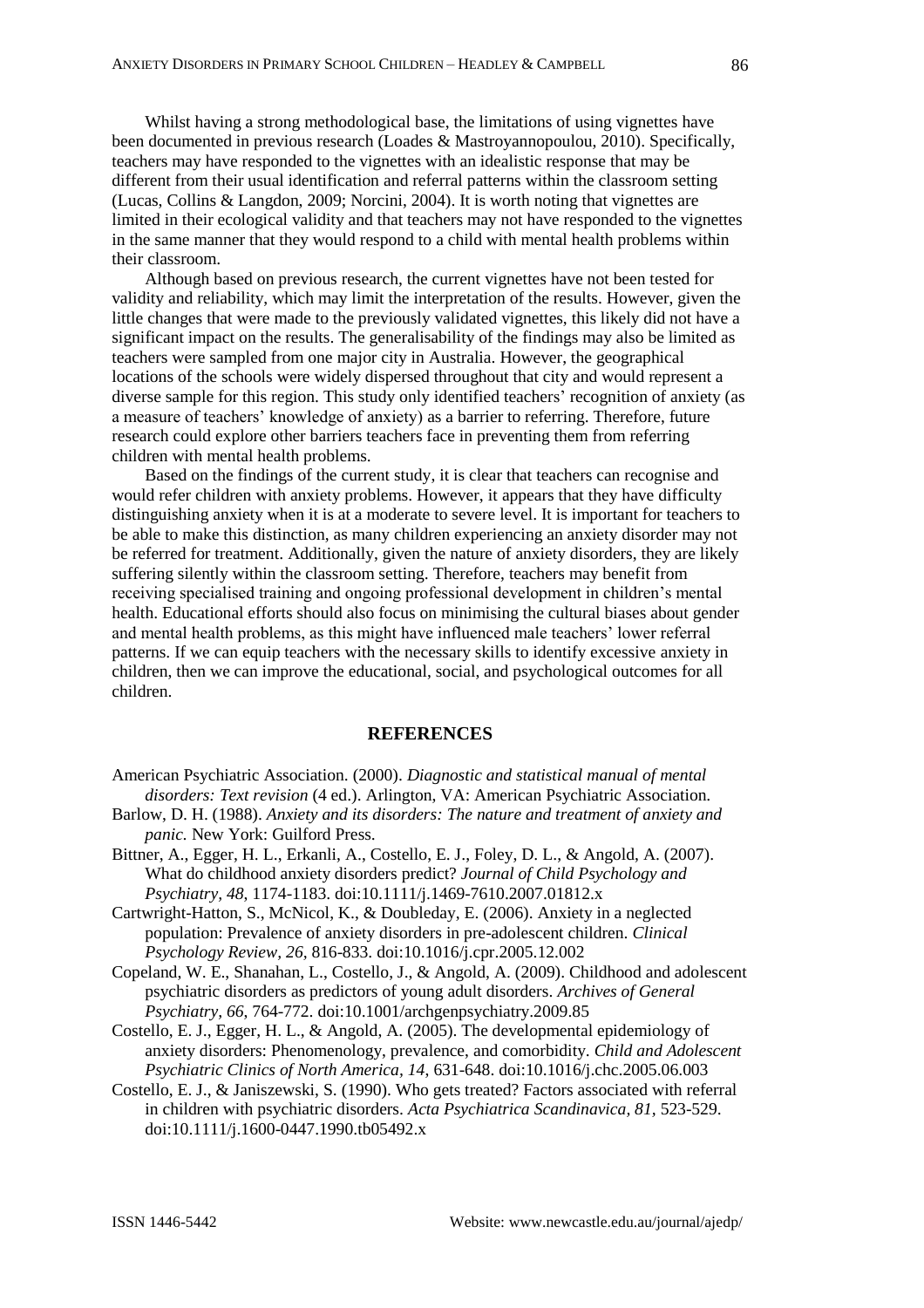- Costello, E. J., Mustillo, S., Erkanli, A., Keeler, G., & Angold, A. (2003). Prevalence and development of psychiatric disorders in childhood and adolescence. *Archives of General Psychiatry, 60,* 837-844. doi:10.1001/archpsyc.60.8.837
- Ezpeleta, L., Keeler, G., Erkanli, A., Costello, E. J., & Angold, A. (2001). Epidemiology of psychiatric disability in childhood and adolescence. *Journal of Child Psychology and Psychiatry, 42,* 901–914. doi:10.1111/1469-7610.00786
- Flament, M. F., Koby, E., Rapoport, J., Berg, C. J., Zahn, T., Cox, D., …Lenane, M. (1990). Childhood obsessive-compulsive disorder: A prospective follow-up study. *Journal of Child Psychology and Psychiatry, 31,* 363-380. doi:10.1111/j.1469- 7610.1990.tb01575.x

Field, A. (2009). *Discovering statistics using SPSS (3rd ed.).* London, England: Sage.

- Ford, T., Goodman, R., & Meltzer, H. (2003). The British Child and Adolescent Mental Health Survey 1999: The prevalence of DSM-IV disorders. *Journal of the American Academy of Child and Adolescent Psychiatry, 42*, 1203-1211. doi:10.1097/00004583- 200310000-00011
- Ford, T., Sayal, K., Meltzer, H., & Goodman, R. (2005). Parental concerns about their child"s emotions and behaviour and referral to specialist services: General population survey. *British Medical Journal, 331,* 1435–1436. doi:10.1136/bmj.331.7530.1435
- Gowers, S., Thomas, S., & Deeley, S. (2004). Can primary schools contribute effectively to Tier I child mental health services? *Clinical Child Psychology and Psychiatry, 9*, 419- 425. doi:10.1177/1359104504043924
- Green, M. T., Clopton, J. R., & Pope, A. W. (1996). Understanding gender differences in referral of children to mental health services. *Journal of Emotional and Behavioral Disorders, 4,* 182-190. doi:10.1177/106342669600400305
- Harris, J. D., Gray, B. A., Rees-McGee, S., Carroll, J. L., & Zaremba, E. T. (1987). Referrals to school psychologists: A national survey. *Journal of School Psychology, 25*, 343-354. doi: DOI: 10.1016/0022-4405(87)90036-7.
- Headley, C., J., & Campbell, M.A. (2011). Primary school teachers' knowledge of what anxiety is and their ability to identify the signs and symptoms of excessive anxiety. Paper in preparation
- Hibbert, J. A., Fogelman, K., & Manor, O. (1990). Occupational outcomes of truancy. *British Journal of Educational Psychology, 60,* 171-179. Retrieved from document delivery at http://www.qut.edu.au
- Ialongo, N., Edlesohn, G., Werthamer-Larsson, L., Crockett, L., & Kellam, S. (1995). The significance of self-reported anxious symptoms in first grade children: Prediction to anxious symptoms and adaptive functioning in fifth grade. *Journal of Child Psychology and Psychiatry, 3*, 427-437. doi:10.1111/j.1469-7610.1995.tb01300.x
- Keppel, G. & Wickens, T. D. (2004). *Design and analysis: A researcher's handbook.* Upper Saddle River, NJ: Pearson Prentice Hall.
- Klein, R. G. (2009). Anxiety disorders. *Journal of Child Psychology and Psychiatry, and Allied Disciplines, 50*, 153-162. doi:10.1111/j.1469-7610.2008.02061.x
- Kovacs, M., & Devlin, B. (1998). Internalizing disorders in childhood. *Journal of Child Psychology and Psychiatry, 39,* 47-63. doi:10.1017/S0021963097001765
- Last, C. G., Hersen, M., Kazdin, A. E., Francis, G., & Grubb, H. J. (1987). Psychiatric illness in the mothers of anxious children. *American Journal of Psychiatry, 144*, 1580– 1583. Retrieved from http://ajp.psychiatryonline.org.ezp01.library.qut.edu.au/
- Last, C. G., Hersen, M., Kazdin, A. E., Orvaschel, H., & Perrin, S. (1991). Anxiety disorders in children and their families. *Archives of General Psychiatry, 48*, 928–934. Retrieved from document delivery at http://www.qut.edu.au
- Last, C. G., & Strauss, C. C. (1990). School refusal in anxiety-disordered children and adolescents. *Journal of the American Academy of Child and Adolescent Psychiatry, 29*, 31-35. doi:10.1097/00004583-199001000-00006
- Lieb, R., Wittchen, H-U., Hofler, M., Fuetsch, M., Stein, M. B., & Merikangas, K. R. (2000). Parental psychopathology, parenting styles, and the risk of social phobia in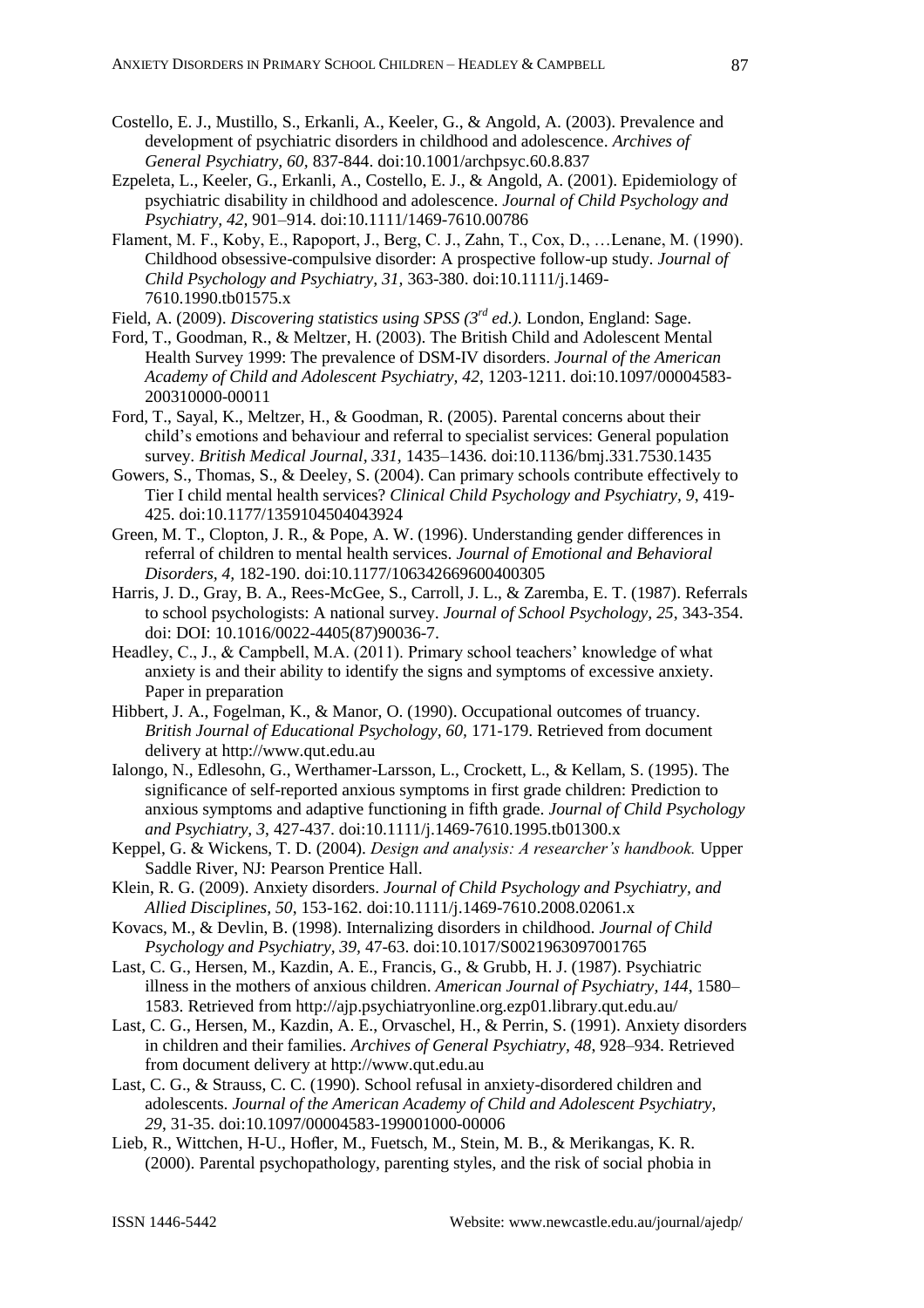offspring: A prospective-longitudinal community study. *Archives of General Psychiatry, 57*, 859–866. doi:10.1001/archpsyc.57.9.859

- Lewinsohn, P. M., Gotlib, I. H., Lewinsohn, M., Seeley, J. R., & Allen, N. B. (1998). Gender differences in anxiety disorders and anxiety symptoms in adolescents. *Journal of Abnormal Psychology, 107*, 109-117. doi:10.1037//0021-843X.107.1.109
- Loades, M. E., & Mastroyannopoulou, K. (2010). Teachers' recognition of children's mental health problems. *Child and Adolescent Mental Health, 15,* 150-156. doi:10.1111/j.1475-3588.2009.00551.x
- Lucas, V. L., Collins, S., & Langdon, P. E. (2009). The causal attributions of teaching staff towards children with intellectual disabilities: A comparison of "vignettes" depicting challenging behaviour with "real" incidents of challenging behaviour. *Journal of Applied Research in Intellectual Disabilities, 22,* 1-9. doi:10.1111/j.1468- 3148.2008.00428.x
- Lyneham, H. J., & Rapee, R. M. (2007). Childhood anxiety in rural and urban areas: Presentation, impact and help seeking. *Australian Journal of Psychology, 59,* 108 – 118. doi:10.1080/00049530701317082
- McGorry, P. D., Purcell, R., Hickie, I. B., & Jorm, A. F. (2007). Investing in youth mental health is a best buy. *Medical Journal of Australia, 187*(7), S5-7. Retrieved from https://www.mja.com.au/
- McKay, M. M., Stoewe, J., McCadam, K., & Gonzales, J. (1998). Increasing access to child mental health services for urban children and their caregivers. *Health & Social Work, 23*, 9-15. Retrieved from http://web.ebscohost.com.ezp01.library.qut.edu.au/ 594eb58b04e7%40sessionmgr14&bdata=JnNpdGU9ZWhvc3QtbGl2ZQ%3d%3d
- McLean, C. P., & Hope, D. A. (2010). Subjective anxiety and behavioral avoidance: Gender, gender role, and perceived confirmability of self-report. *Journal of Anxiety Disorders, 24*, 494-502. doi: 10.1016/j.janxdis.2010.03.006
- Messer, S. C., & Beidel, D. C. (1994). Psychosocial correlates of childhood anxiety disorders. *Journal of the American Academy of Child and Adolescent Psychiatry, 33*, 975-983. [doi:10.1097/00004583-199409000-00007](http://dx.doi.org/10.1097%2F00004583-199409000-00007)
- Molins, N. C., & Clopton, J. R. (2002). Teachers" reports of the problem behavior of children in their classrooms. *Psychological Reports, 90,* 157-164. doi:10.2466/PR0.90.1.157-164
- Norcini, J. (2004). Back to the future: Clinical vignettes and the measurement of physician performance. *Annals of Internal Medicine, 141,* 813–814. Retrieved from http://web.ebscohost.com.ezp01.library.qut.edu.au/
- Ollendick, T., King, N., & Yule, W. (1994). *International handbook of phobic and anxiety disorders in children and adolescents.* New York: Plenum.
- Pearcy, M. T., Clopton, J. R., & Pope, A. W. (1993). Influences on teacher referral of children to mental health services: Gender, severity, and internalizing versus externalizing problems. *Journal of Emotional and Behavioral Disorders, 1,* 165-169. doi:10.1177/106342669300100304
- Pine, D. S., Cohen, P., Gurley, D., Brook, J., & Ma, Y. (1998). The risk for early-adulthood anxiety and depressive disorders in adolescents with anxiety and depressive disorders. *Archives of General Psychiatry, 55,* 56–64. doi:10.1001/archpsyc.55.1.56
- Rickwood, D. (2005). Supporting young people at school with high mental health needs. *Australian Journal of Guidance and Counselling, 15,* 137-155. doi:10.1375/ajgc.15.2.137
- Rickwood, D., Deane, F. P., Wilson, C. J., & Ciarrochi, J. (2005). Young people"s helpseeking for mental health problems. *Australian e-Journal for the Advancement of Mental Health, 4(3) (Supplement),* 1-34. doi:10.1375/ajgc.15.2.137
- Rothi, D. M., Leavey, G., & Best, R. (2008). On the front-line: Teachers as active observers of pupils" mental health. *Teaching and Teacher Education, 24,* 1217–1231. doi:10.1016/j.tate.2007.09.011
- Rothi, D., Leavey, G., Chamba, R., & Best, R. (2005). *Identification and management of pupils with mental health difficulties: A study of UK teachers' experiences and views.*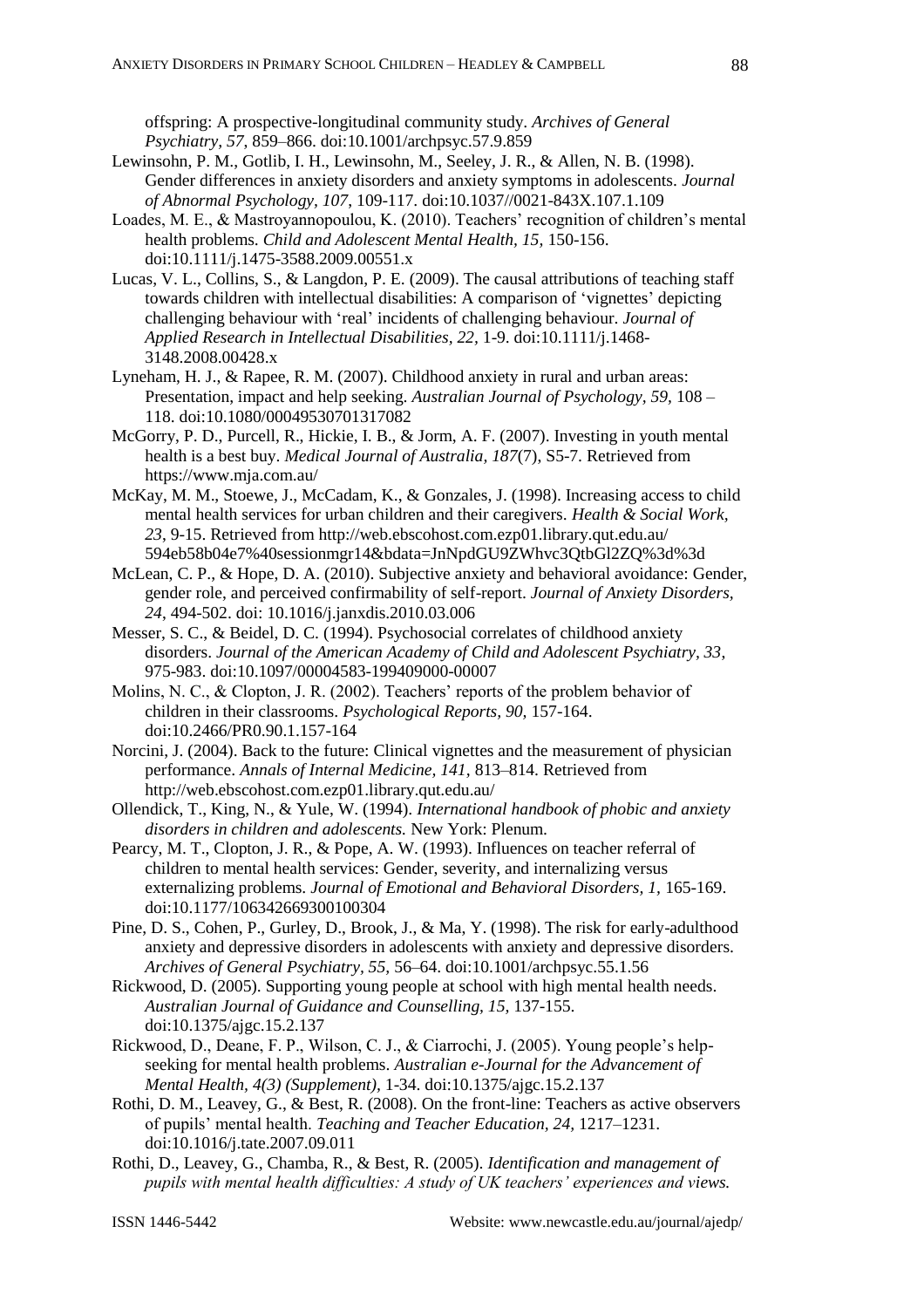London/Birmingham, England: Barnet, Enfield & Haringey Mental Health Trust/NASUWT. Retrieved from http://www.playfieldinstitute.co.uk

- Rubin, K. H. (1985). Socially withdrawn children: An "at-risk" population? In B. H. Schneider, K. H. Rubin, & J. E. Ledingham (Eds.), *Children's peer relations: Issues in assessment and intervention* (pp. 125-139). New York: Springer-Verlag.
- Saavedra, L. M., Silverman, W. K., Morgan-Lopez, A. A., & Kurtines, W. M. (2010). Cognitive behavioral treatment for childhood anxiety disorders: Long-term effects on anxiety and secondary disorders in young adulthood. *Journal of Child Psychology and Psychiatry, 51*, 924-934. doi: 10.1111/j.1469-7610.2010.02242.x
- Sanders, M. R., Tully, L. A., Baade, P. D., Lynch, M. E., Heywood, A. H., Pollard, G. E., & Youlden, D. E. (1999). A survey of parenting practices in Queensland: Implications for mental health promotion. *Health Promotion Journal of Australia, 9,* 105-114. Retreived from http://search.informit.com.au.ezp01.library.qut.edu.au
- Sayal, K. (2006). Annotation: Pathways to care for children with mental health problems. *Journal of Child Psychology and Psychiatry, 47*, 649–659. doi:10.1111/j.1469- 7610.2005.01543.x
- Spence, S. H. (1998). A measure of anxiety symptoms among children. *Behavior Research and Therapy, 36,* 545–566. doi:10.1016/S0005-7967(98)00034-5
- Strauss, C. C., Frame, C. L., & Forehand, R. (1987). Psychosocial impairment associated with anxiety in children. *Journal of Clinical Child Psychology, 16*, 235-239. doi:10.1207/s15374424jccp1603\_8
- Stevenson-Hinde, J., & Shouldice, A. (1993). Wariness to strangers: A behavior systems perspective revisited. In K. H. Rubin & J. B. Asendorpf (Eds), *Social withdrawal, inhibition, and shyness in childhood* (pp.101-116). New York: Lawrence Erlbaum.
- Tabachnick, B. G., & Fidell, L. S. (2007). *Using Multivariate Statistics (5th ed.).* Boston, MA: Pearson and Allyn & Bacon.
- Teagle, S. E. (2002). Parental problem recognition and child mental health service use. *Mental Health Services Research, 4,* 257 – 266. doi:10.1023/A:1020981019342
- Thurston, I. B., & Phares, V. (2008). Mental health service utilization among African American and Caucasian mothers and fathers. *Journal of Consulting and Clinical Psychology, 76*, 1058-1067. doi:10.1037/a0014007
- Zahner, G. E. P., & Daskalakis, C. (1997). Factors associated with mental health, general health, and school-based service use for child psychopathology. *American Journal of Public Health, 87,* 1440-1448. doi:10.2105/AJPH.87.9.1440
- Zubrick, S. R., Silburn, S. R., Garton, A., Burton, P., Dalby, R., Carlton, J., … Lawrence, D. (1995). *Western Australian Child Health Survey: Developing health and well-being in the nineties.* Perth, WA: Australian Bureau of Statistics and the Institute for Child Health Research.

## **Biographical notes:**

*Clea Headley* is a provisional psychologist currently studying a Master of Clinical Psychology at the Queensland University of Technology. Her main research and clinical interests include working with children and adolescents who experience mental health problems, particularly anxiety disorders. Clea may be contacted at:

Clea Headley

School of Psychology & Counselling, Faculty of Health Level 5, O Block, B Wing, Queensland University of Technology Victoria Park Road, Kelvin Grove, Queensland, 4059 E: [clea.headley@connect.qut.edu.au](mailto:clea.headley@connect.qut.edu.au) M: 0421 234 083

*Dr Marilyn Campbell* is an associate professor at the Queensland University of Technology, coordinating the Masters of Education program. Her main interests include the prevention and intervention of anxiety disorders in young people and the effects of cyberbullying in schools. She is the author of the Worrybusters series of books for anxious children.